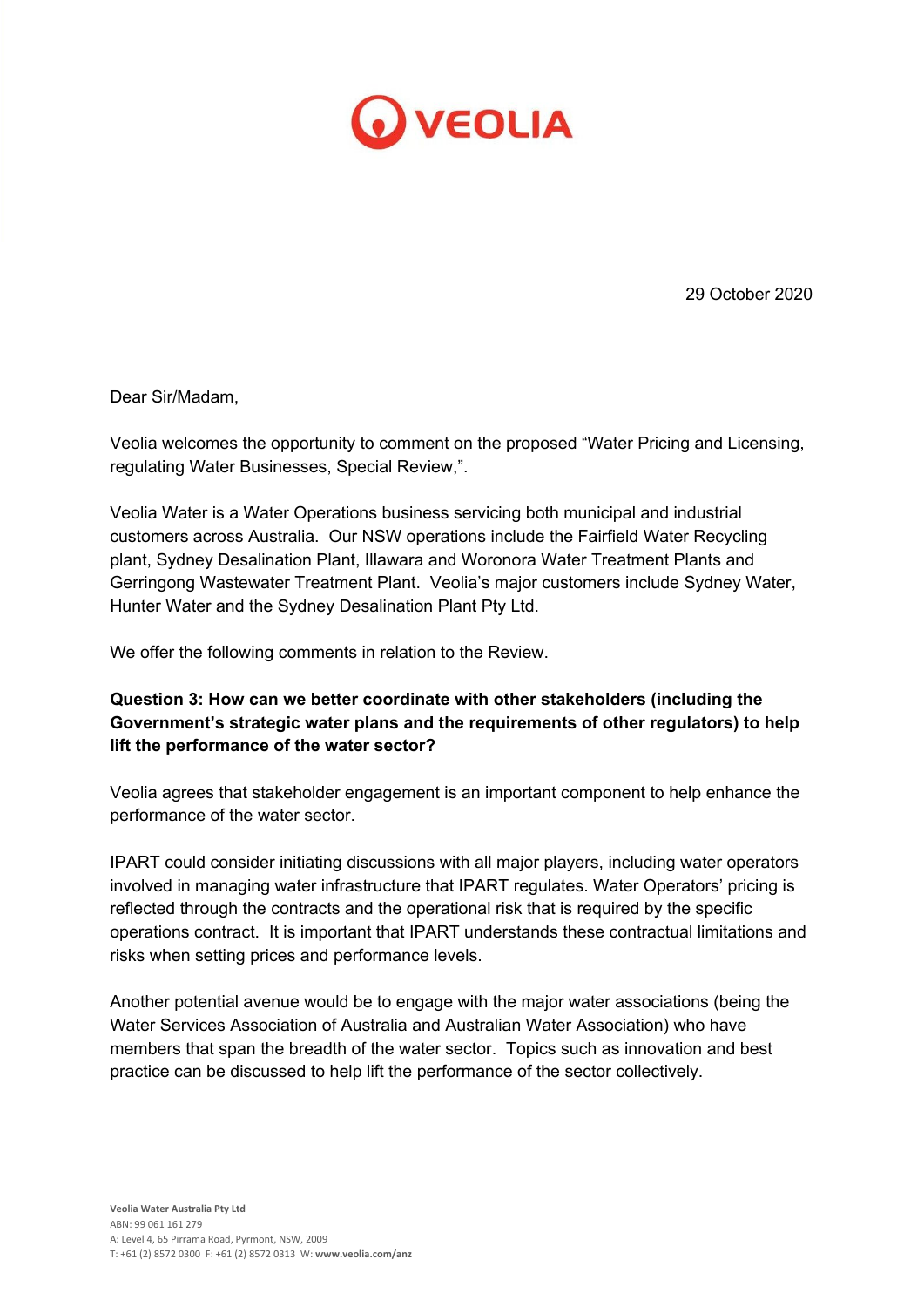

## **Question 4: Should we use a broader range of incentives to encourage innovation? If so, what would these be? For example, can we inspire 'competition by comparison'?**

Veolia supports the implementation of a broader range of incentives to encourage innovation which ultimately benefits the end consumer.

IPART could consider alternative commercial models that better encourage innovation, such as gain share models where all parties benefit.

In addition, Veolia supports contracts that promote and reward the implementation of innovation to improve cost reduction, operational performance and/or risk reduction, which is underpinned by reasonable contract terms to allow the innovation to be realised.

**Question 6: What changes should we make to our review of the business's actual and proposed expenditure? For example, what information should we require from businesses and where could we credibly incorporate more benchmarking into our expenditure review process?**

Benchmarking can serve to provide guidelines on key performance parameters of different operations. For that reason, Veolia annually benchmarks our treatment plants globally to ensure performance levels are optimal for our clients.

However, benchmarking must be applied carefully. Factors such as temperature and locality to coastal environments have a significant impact on operational costs and thus need to be considered as essential parameters in the pricing structure. Additionally, variable costs need to be reviewed to be reflective of true costs as well as the risk profile adopted in the contract (such as raw water quality envelope guarantees).

Operational and contractual risks need to be addressed in any pricing structure, which also varies on a case by case basis.

Additionally, Veolia believes that recycled water needs to be reviewed in terms of its future direction and pricing, particularly in relation to its value and role in creating water resilience for NSW. The chargeable rate has directly impacted the ability of the industry to invest in recycled water infrastructure due to the financial hurdles, in competing with surface and desalinated water.

There is currently limited flexibility to allow for alternative and suitable operating modes to meet environmental changes. Significant (or even disruptive) events are expected to occur more frequently in the future and an adequate and proportionate response would ensure